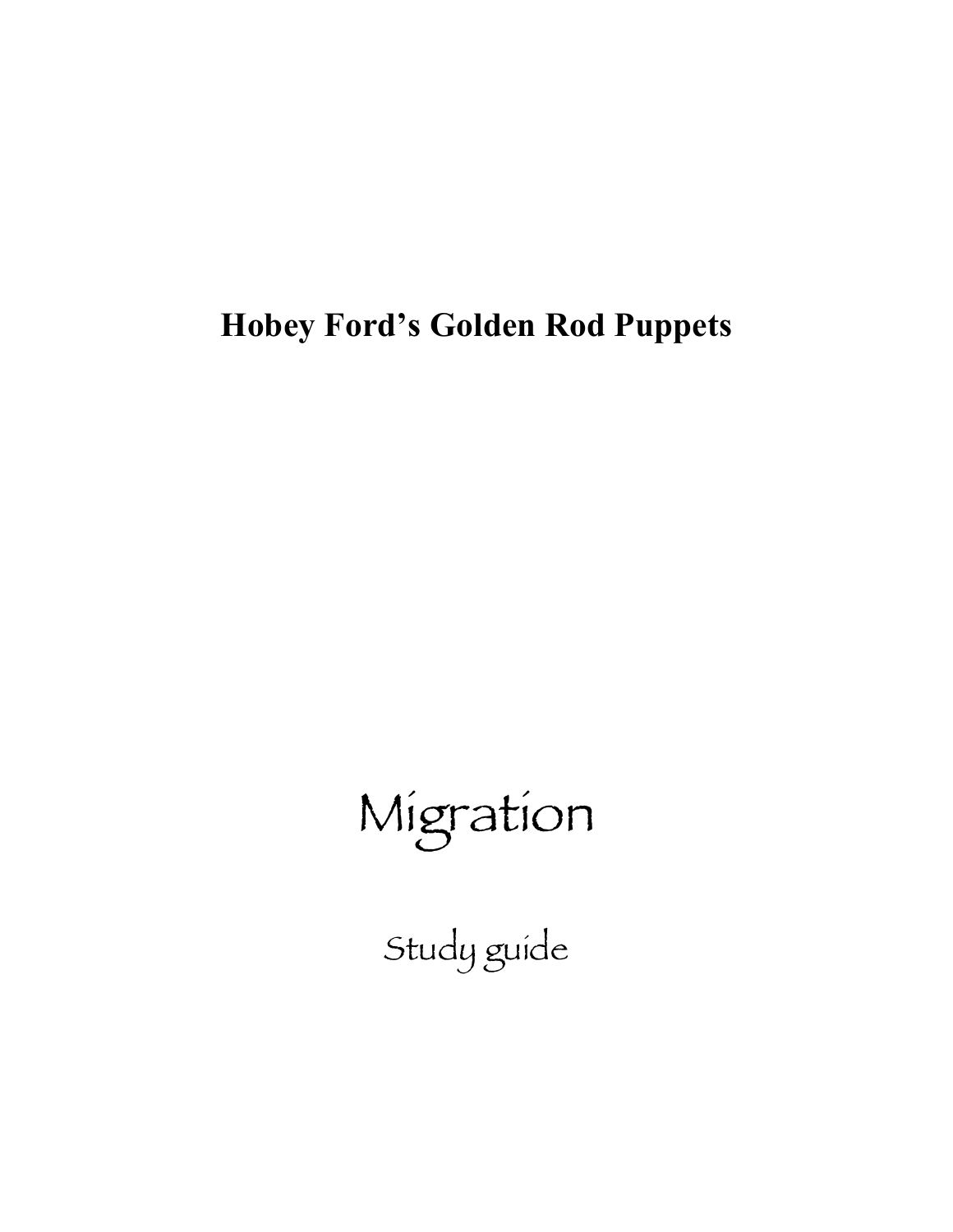## "Migration"

## Desciption of "Migration"

Migration is the story of Beatriz, a young girl from Mexico who must find her home in the world as she immigrates with her Papa to the US leaving behind her beloved grandfather. Her grandfather gives her a book about the animals that must migrate to survive. The book not only gives her comfort in her struggles but also inspires her to help the monarch butterflies whose migration will take them on the same route as her own, and whose winter forest refuge is in danger from woodcutters back in her hometown. Beatriz also learns lessons from the stories of polar bears, a bird called the godwit and a sperm whale and her baby. Hobey Ford brings Beatriz to life through storytelling, bunraku style puppetry and animation performing within a projected video scrim proscenium creating a seamless and almost hypnotic dance between the puppeteer, puppets and original artistic scenery. Migration is a gorgeous production with a touching story of hope and change.

**This performance is an excellent companion to the study of animals, migration, metamorphosis of the monarch butterfly, Mexico, immigration, envirionmental awareness and geography.**

#### PUPPETRY STYLES USED IN MIGRATION

Migration utilizes several puppetry styles including Czech black theater, bunraku style puppetry and projected scrim prosceneum. The puppets in migration are carved foam rubber figures which are painted and manipulated by rods. Hobey Ford is a pioneer in this innovative style of puppet he calls foamies.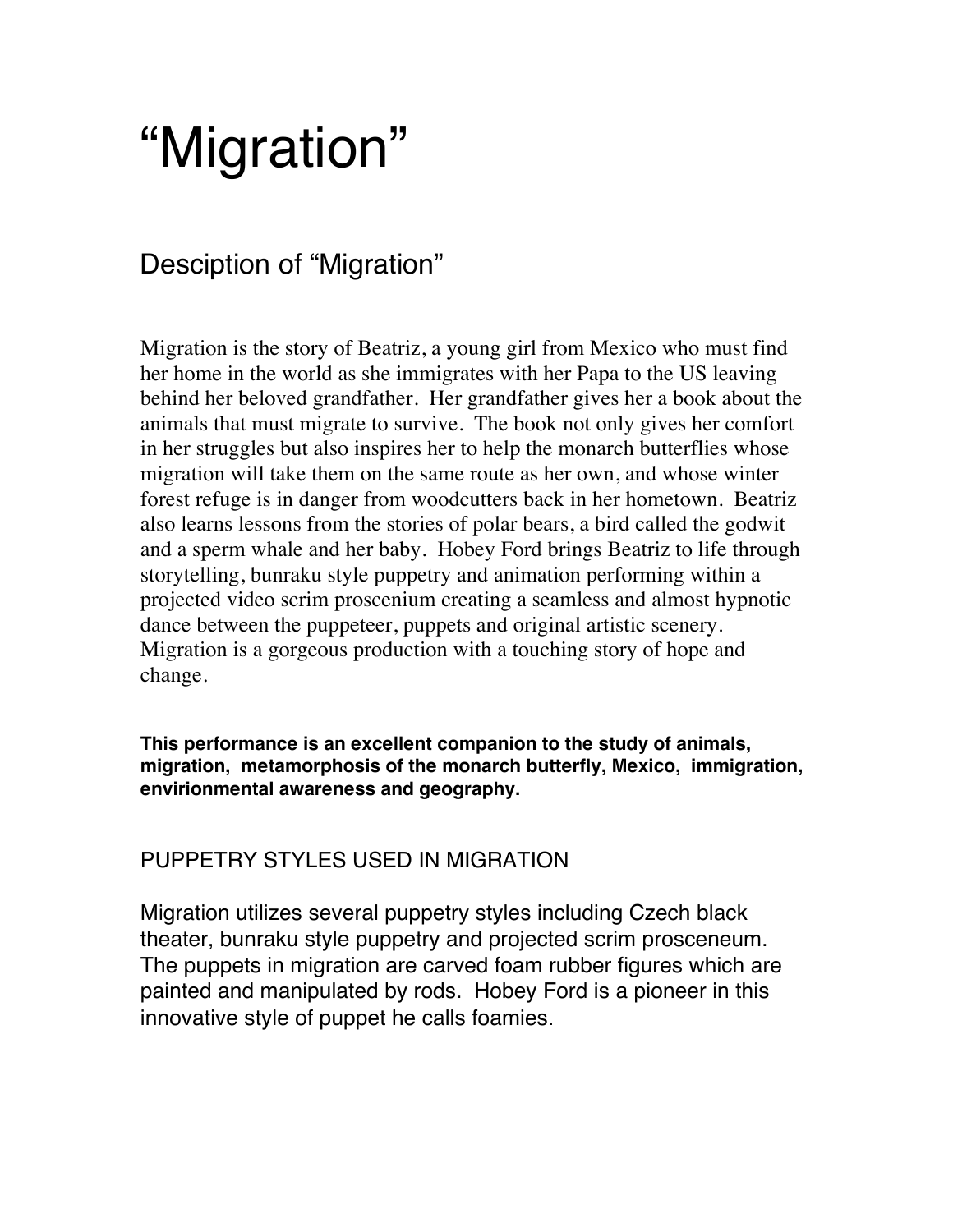### SCRIM

A thin veil of material that when lit from the front appears to be opaque, yet when objects are lit behind the scrim, the scrim appears to become transparent. Scrims have been used for hundreds of years in theater.

## CZECH BLACK THEATER

This technique of puppetry requires the puppeteer to dress completely in black including a hood and gloves, while performing in front of a black backdrop. The theater is darkened and the puppeteer performs the puppet within a "curtain of light". The puppet appears alive while the puppeteer disappears in the darkness bewhind the "curtain of light".

## PROJECTED SCRIM PROSCENEUM

This novel new technique utilizes Czech black theater with the addition of a thin scrim or screen in between the puppets and the audience. Images are projected onto this screen which can include slides, video and animation.

## BUNRAKU STYLE PUPPETRY

This style of puppetry is adapted from traditional Japanese form of bunraku, borrowing the technique of working a puppet in close proximity through rods which control the head arms and legs of the figure. In bunraku style puppetry the puppeteer works in full view of the audience, usually dressed in black.

## BIOGRAPHY

Winner of puppetry's highest honor, the UNIMA Citation of Excellence, and recipient of three Jim Henson Foundation grants, Hobey Ford is known for excellence in puppetry performance and craft.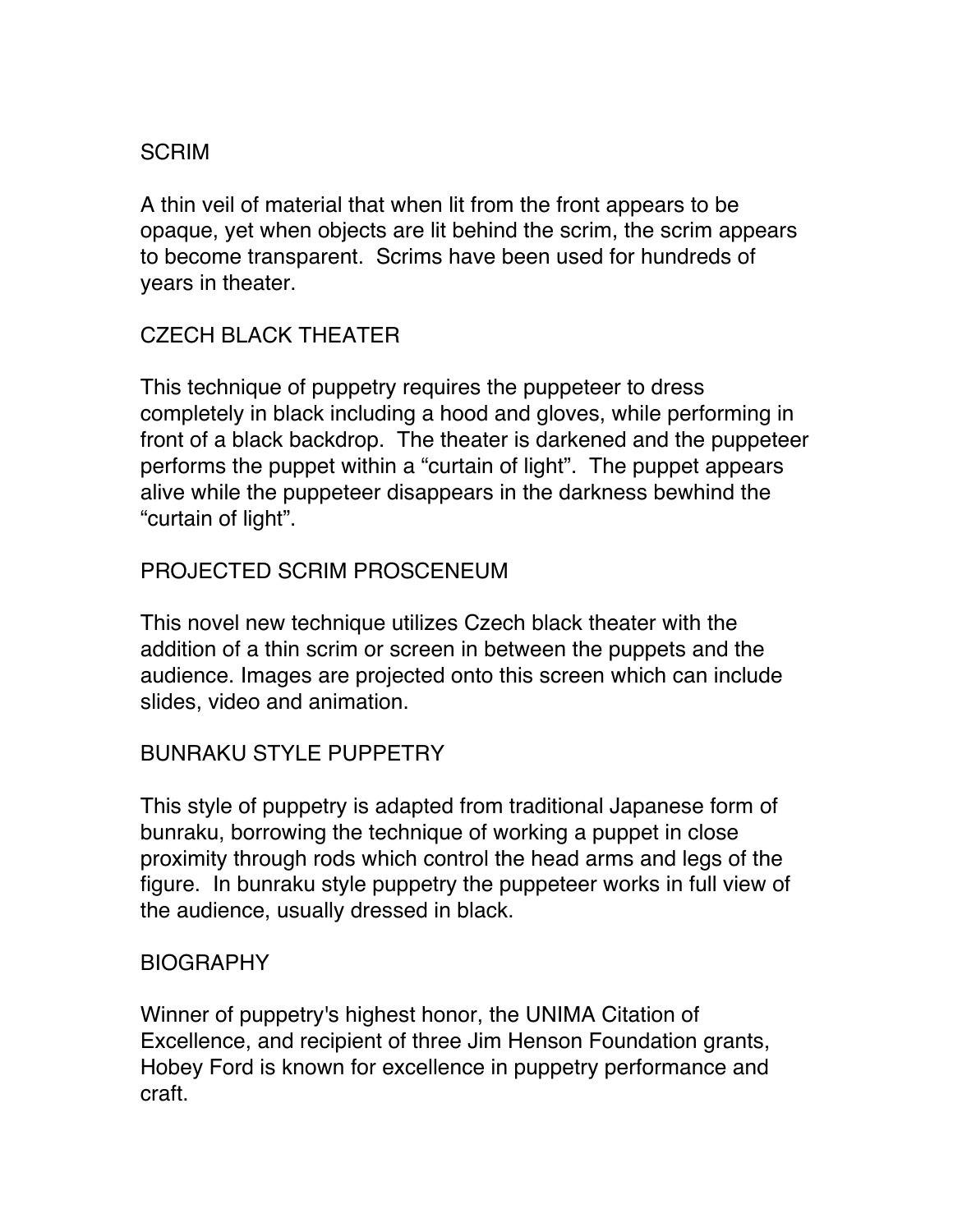Hobey's intricate shadow puppetry work and creation of the original rod puppets, the "Foamies", have earned him a place on stages across the world. Hobey's performances incorporate a variety of puppetry styles including Bunraku, rod, marionettes, "Foamies", and shadow puppetry. Hobey adapts folk tales from various cultures for many of his performances, always adding a special "Golden Rod" twist. He uses his own voice to create characters and sound effects, tell stories, and sing.

Hobey is considered both an innovator in puppetry craft and a master storyteller. He has created both the "Foamies" and the clever hand puppet known as "Peepers". The "Foamies" are large animal puppets carved from blocks of foam. After studying each animal's characteristic movements, Hobey designs various control mechanisms to make the puppets themselves move in a life-like manner. The "Foamies" are presented using both stage and house performance space.

Hobey Ford's Golden Rod Puppets maintain a busy schedule performing and teaching in schools, performing arts centers, museums, libraries, and festivals. Hobey presents shadow puppet workshops for students and teachers. His teacher workshops include "Telling Folktales with Shadow Puppetry" and "From Larvae to Butterfly: Metamorphosis Through Puppetry". He lives in the North Carolina mountains with his wife, musician Sue Ford and they have three daughters, all talented as well.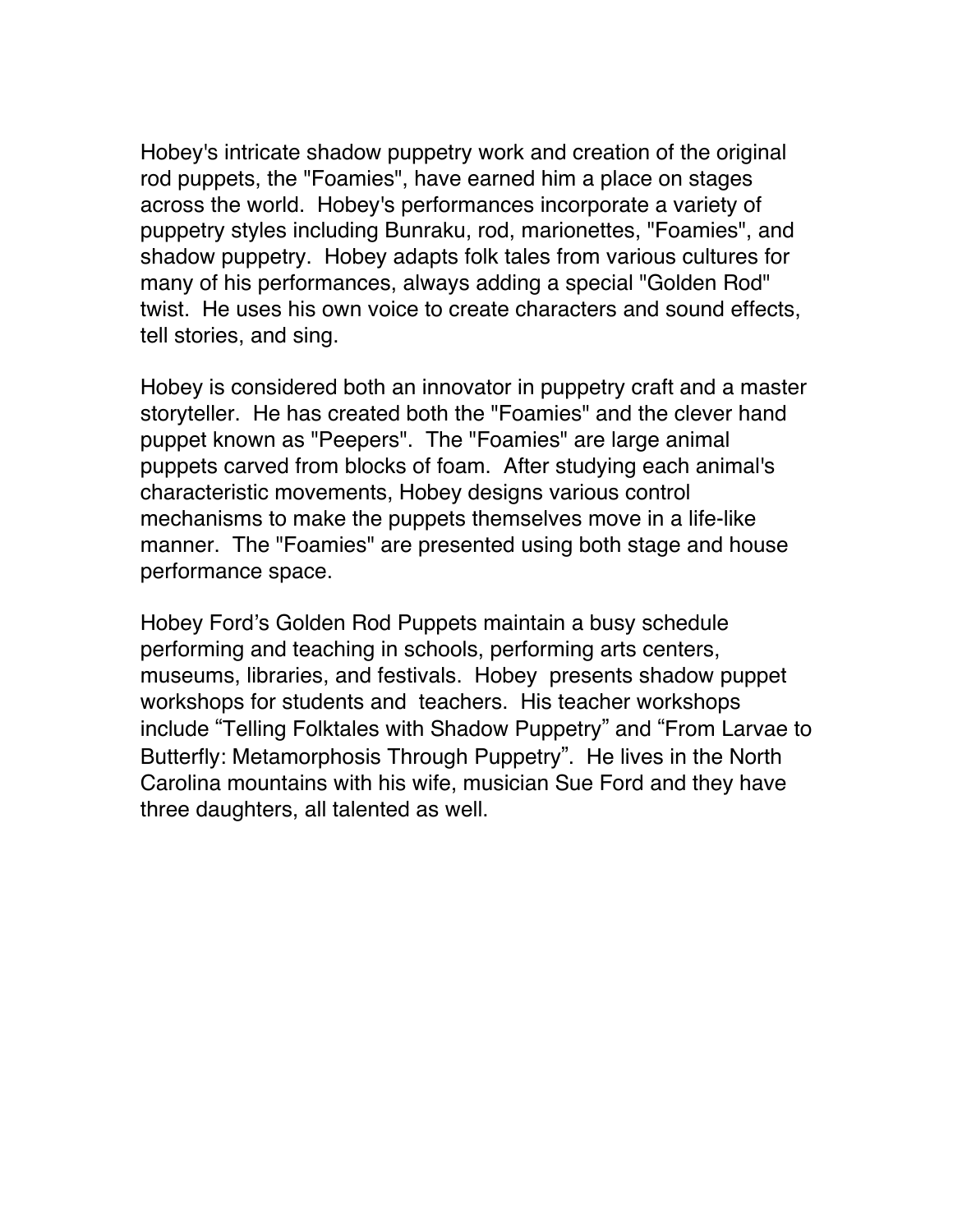#### SHADOW PUPPET PROJECT

MATERIALS AND TOOLS

- Black (or blue, or green) poster board. One 7" X 11" or two 5-1/2" X 7"(poster board comes 22" X 28")
- Art tissue in assorted rainbow colors. One pack per 10 workshops
- · Bamboo skewers. 12" length approx. one pack per 25 participants.
- 1/2" paper fasteners. 3/4" will work
- Masking tape. 1/2' width or 3/4" several rolls for convenience.
- Hole punch. 1/8" diameter is best, but regular 1/4" size is fine. Several for convenience
- Glue sticks, several for convenience.
- Pencil, one each
- · Scissors, one each

#### PREPARATION

- Cut poster board into  $(8) 11$ " X 7" or 5-1/2" pieces. Allow for one or two pieces per student.
- Trim sharp ends off skewers using wire cutters (on pair of needle nose pliers or piers), metal shears or garden pruners.

#### MAKING SHADOW PUPPETS

Have students draw the outline of a person or animal on their piece of 11" X 7" poster board, making the drawing as large as possible. Drawings smaller than their flat hand are difficult to work with.



Cut out drawings with scissors. For students above  $2<sup>nd</sup>$  grade consider having moving parts on the shadow puppet. Moving parts can be attached using a hole punch and a paper fastener. Bend fasteners over the tip of a scissor to create a loose and freely swinging joint.

Tape on rods to make parts move. Try to limit students to two rods, unless three rods are necessary to control the puppet. Often it is sufficient to let the legs of a puppets dangle and swing without any rod.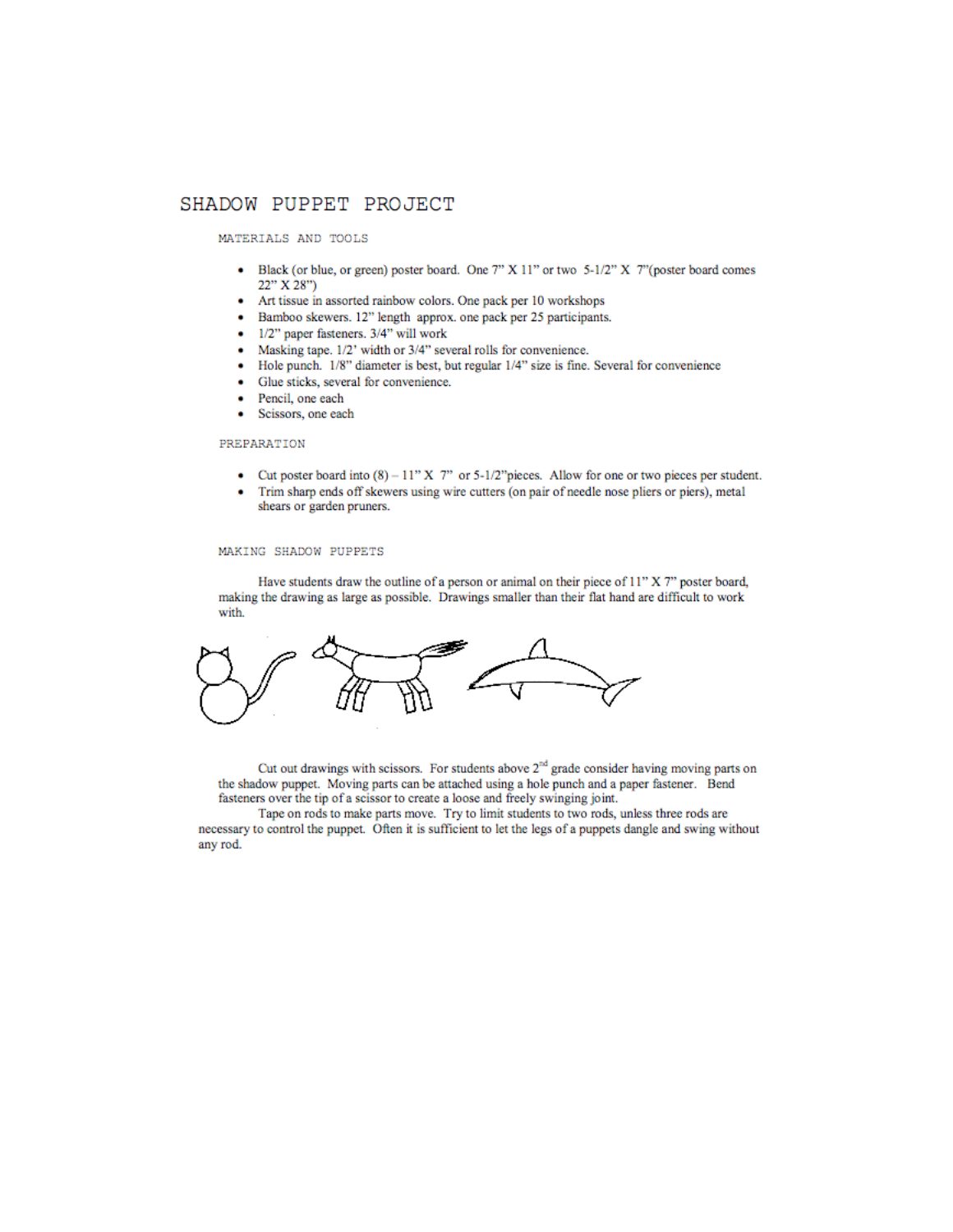

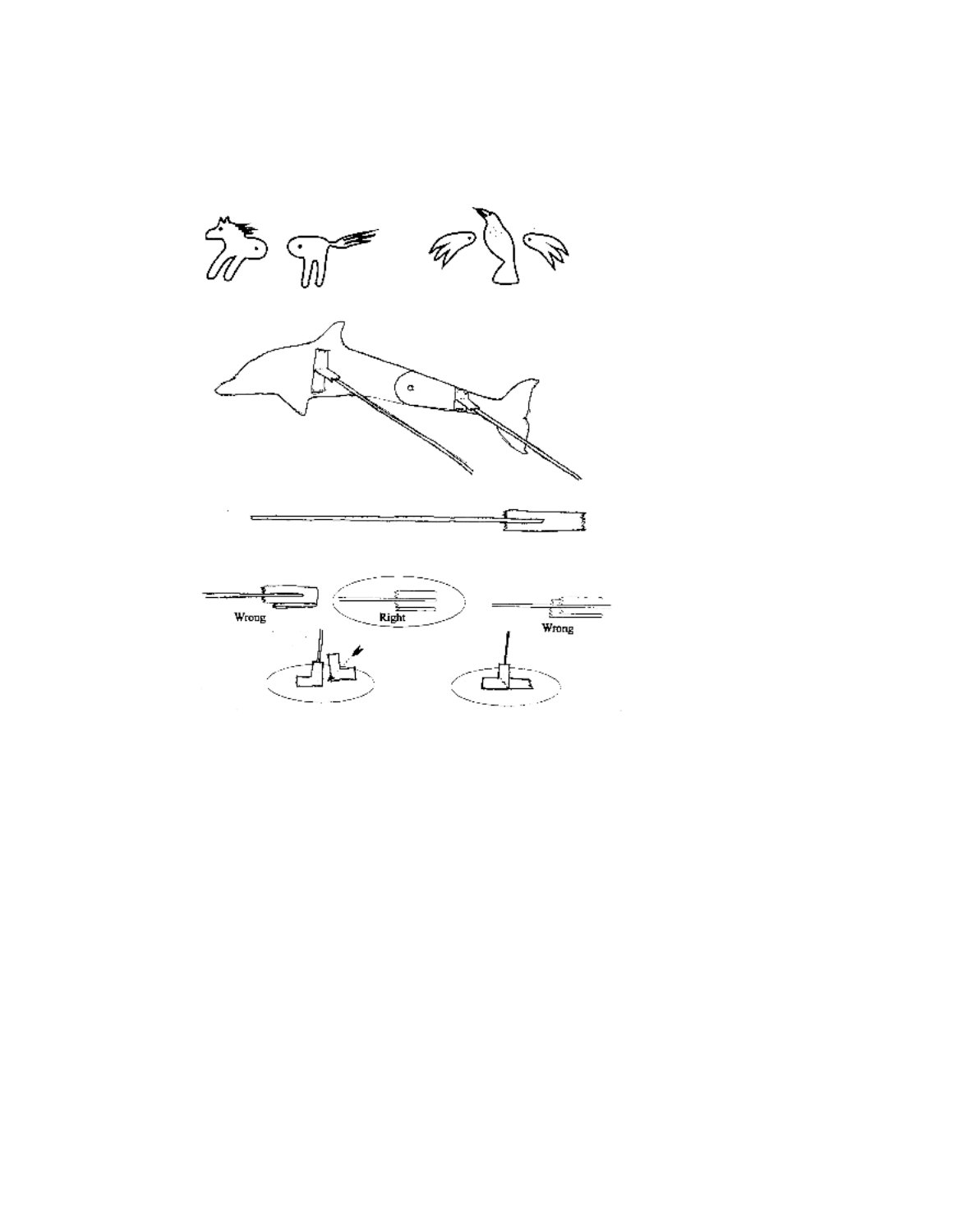#### SHADOW PUPPET THEATER

MATERIALS AND TOOLS

- Card board project display board. Available at office supply.  $\bullet$
- Shower curtain liner or white bulletin board paper.
- Sturdy yard stick.
- Lamp extension cord, a power strip will allow you to turn it on and off easily, or you can install a switch or dimmer in the cord.
- Plug in light socket (see illustration 1.)
- Duct tape, to tape the screen onto the theater.
- Rubber bands, 2-3" diameter 1/4" width approx. 2 or 3 will do.
- Aluminum foil, 3 feet of it.
- Utility knife, a nice new sharp disposable one for cutting out proscenium
- Two pencils

#### т. PROSCENIUM

Make a compass for drawing a 24" circle. You can use a couple of pencils and rubber bands to fasten the pencils a foot apart on a yard stick as in the illustrations of the shadow puppet theater construction. After scribing the circle onto the display board, use a utility or razor knife to score the circle and then cut deeper until the circle is removable. Decorate the façade of the theater at this time if you wish.

II. SCREEN

Lay a piece of either paper or shower curtain liner over the proscenium opening and mark and cut out the screen material in a square so that it overlaps the edges of the circle by an 1-1/2". Tape the corners with duct tape, stretching the screen as you tape. Next stretch and tape the middle points of the top, bottom and side edges. Now lay duct tape along the whole perimeter of the screen as shown in the illustration.



III. LIGHT BAR

Cut notches on the top edge of each wing of the display board, 1-1/4" deep and 1/4" wide, 8" from intersection with the center panel. These notches will hold a sturdy yard stick which will carry the light fixture.



Plug the light socket into the extension cord into the outlet slots closest to the end which the wire comes out of, on the side of the extension cord which has two spaces for plug ins. Refer to the illustration. Attach the socket/ extension cord to the center of the yard stick, using a rubber band, as shown in illustration.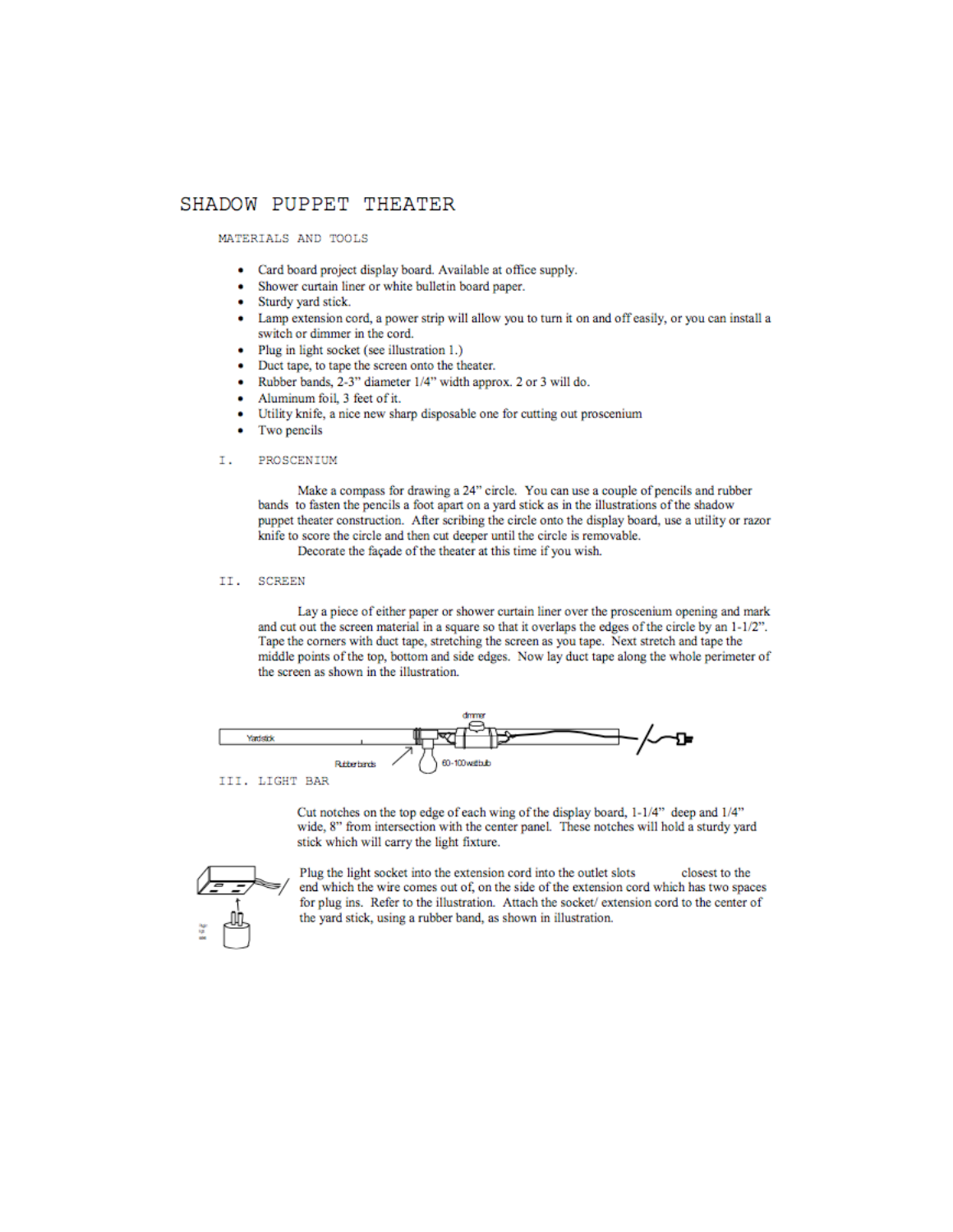Install a 60 to 100 watt light bulb into socket. Make a lamp reflector out of a piece of aluminum foil 3 ft. long, folded into a rectangle approximately 6" X 8". Attach the visor to the light socket with a rubber band.

#### IV. DIMMER SWITCH

Adding a dimmer switch to the extension cord on your light bar adds versatility to your theater. If you want to skip this detail, you can either unplug the cord to turn off light or plug the cord into a power strip which will give you an easy on off switch.

Locate the spot on the extension cord where you want to install the dimmer switch. With the cord UNPLUGGED cut the center crease between the wires several inches, referring to the illustration. Cut one of wires and strip the ends around 1/2". To each stripped end, twist together one of the wires coming off the dimmer switch. Twist on wire nuts, which usually come with the dimmer switch.